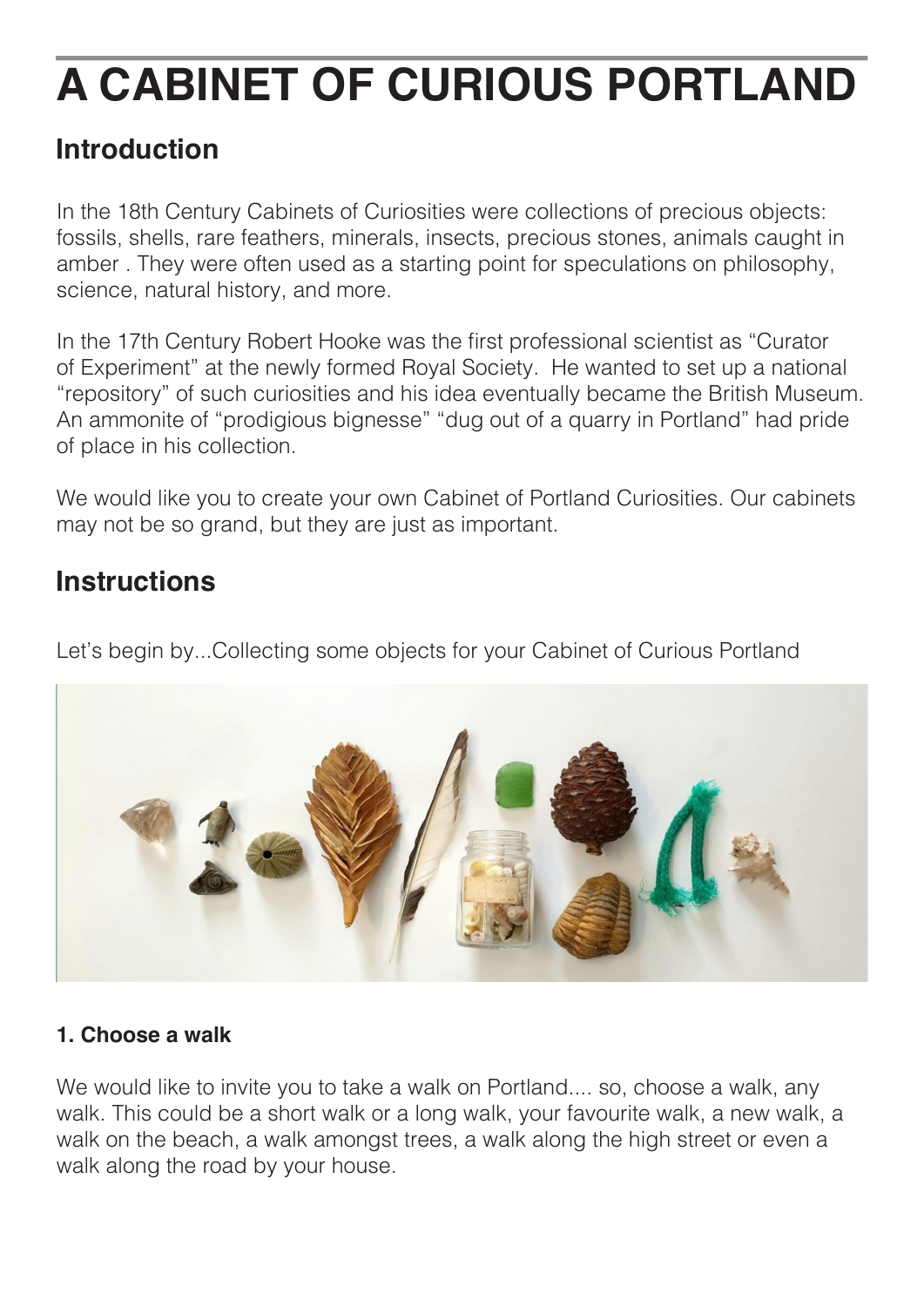#### **You will need...**

- To dress for the weather!
- A small bag or container
- Keen eyes

Explore your surroundings closely. Look, really look. What can you see? What can you collect? Forage for objects that you find along your walk and collect them in your bag or container to take home.

#### **2. Lay out your objects**

#### **You will need:**

- Your gathered objects and
- A sheet of white paper (size depending on your collected objects)
- A pencil.

When you return home, place your objects on the paper. Take time to arrange them as you enjoy to. Maybe you want to organise or categorise them? Maybe you will find a composition that you like which is a bit more random or decorative. Your choice!

You could also use a pencil to label the objects with a note about what it is, where you found it, why you like it or why you chose it.

#### **3. Photograph your objects**

#### **You will need**

• A camera phone or other camera

#### **4. Send us your image**

When you have finished, send us the image via the submission button on our website to add to our Cabinet of Curious Portland. Keep an eye on the GALLERY to see your contribution. We can't wait to see what you find!

#### **How to submit**

- **1.** Go back to our website page **www.earthlingsassembly.com**
- **2.** On the home page click the **Task Submissions** button
- **3.** Then click **Cabinet of curious portland submission**
- **4.** Submit your image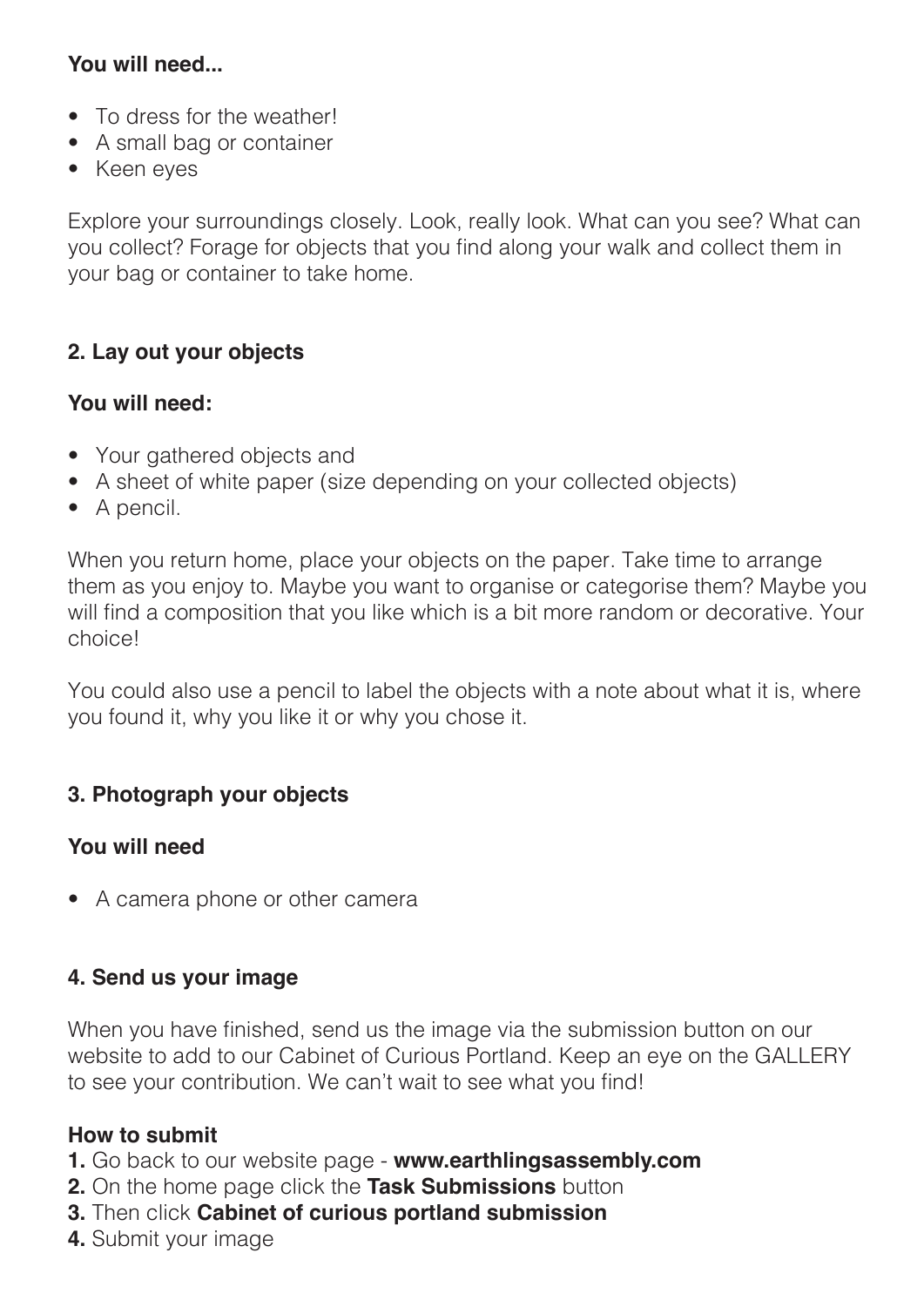# **Take it to the next level**

and create your own Cabinet of Curious Portland

#### **You will need...**

- A large cardboard tray (shoe box lids or
- supermarket trays are ideal)
- A selection of other smaller cardboard trays and/or other recycled thick carboard (cut into strips the same width as the depth of your large tray)
- A roll of masking tape
- Brown parcel paper
- Glue gun and glue sticks or UHU
- PVA
- An old paint brush to use with glue

## **1. Construct your tray**

Begin with your large cardboard tray.

Use the smaller trays and strips of cardboard to create dividers and compartments.

(You may want to first arrange your gathered objects inside to get an idea of how many compartments you will need and what size.)

You can fix your compartments and dividers in place temporarily using masking tape.

## **2. Fix your tray**

When you are happy with the final arrangement, use a combination of your glue gun/uhu and masking tape to fix them permanently.

Use masking tape to seal any perforated edges and smooth over any gaps.